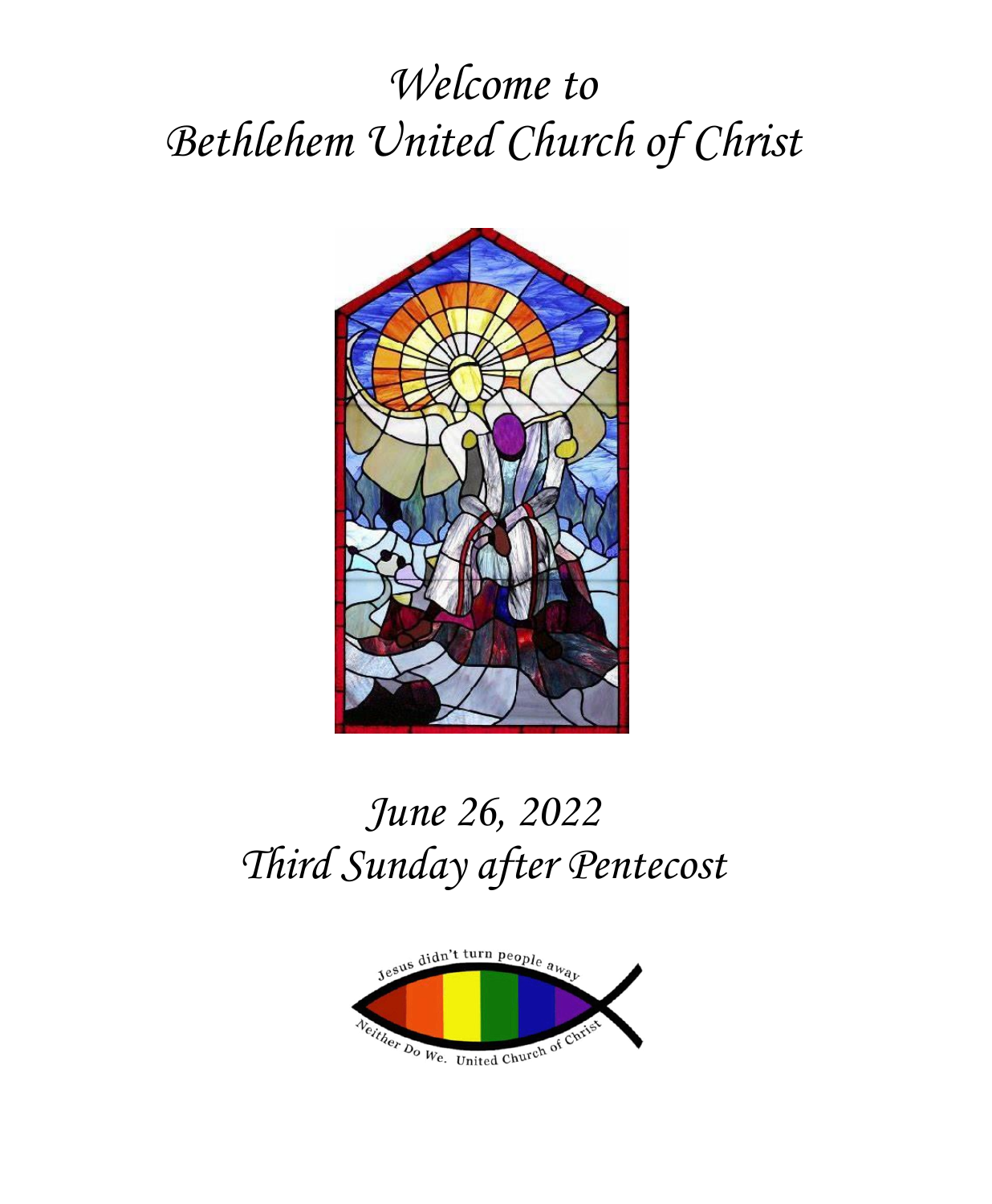## **MISSION**

To worship God, to learn and live the Word of God, to engage in Christian fellowship and service, to invite others to join us on our faith journey in the ministry of Jesus Christ.

## *First time guests, welcome!*

*We are so glad you are worshiping with us this morning. Please sign our guest book in the Narthex and identify yourself to one of our ushers or Welcome Team members.*

*A comfortable space for families is available under the balcony. All are invited to stand for sections marked with a cross (); however, some may choose to remain seated. Congregational responses are in bold.*

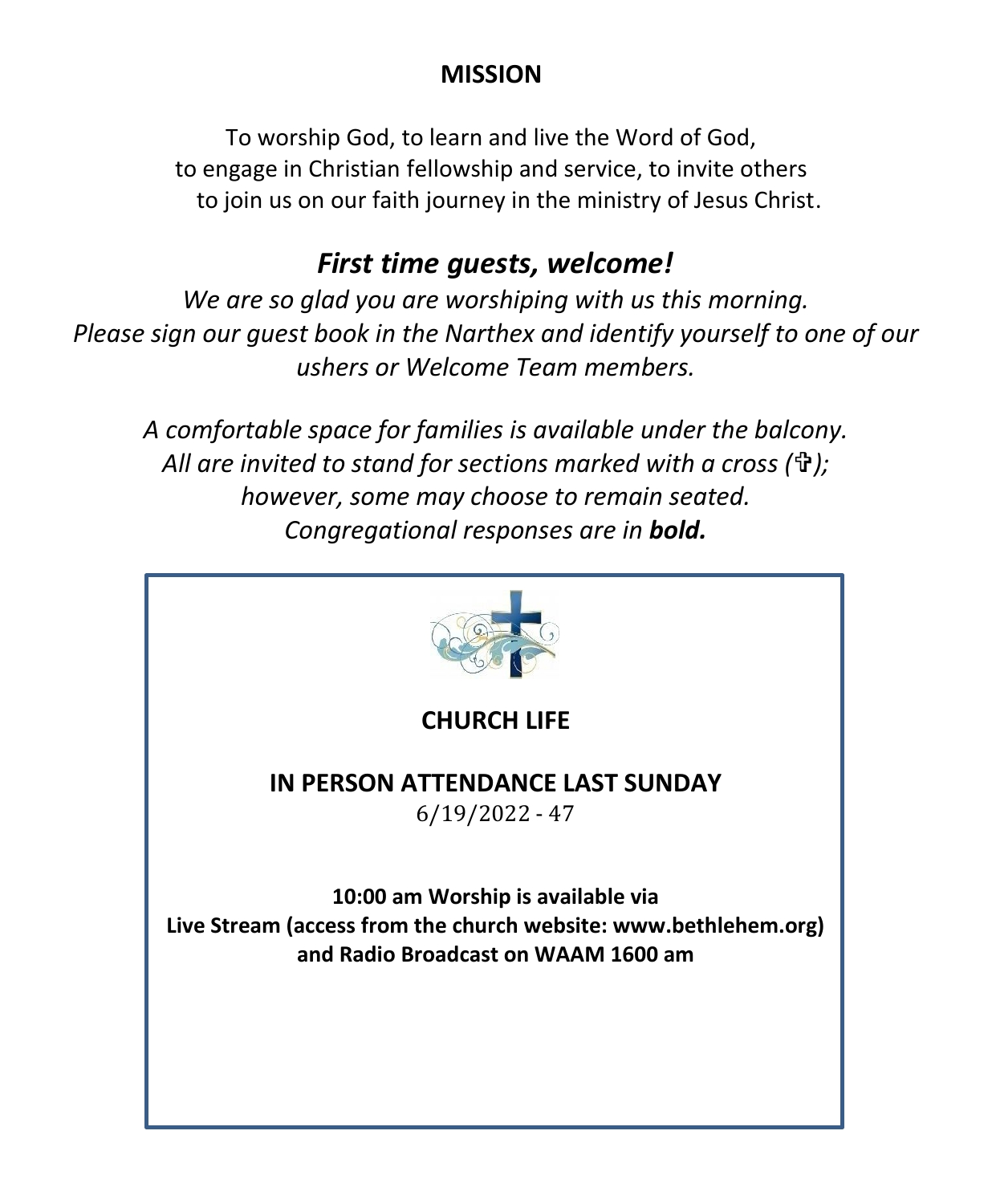# **Order of Worship June 26, 2022 Third Sunday after Pentecost**

#### **RINGING OF THE BELLS**

**PRELUDE** *Mozart Sonata in A* Dr. Bradley Smith, Piano

#### **WELCOME & SHARING PARISH LIFE**

#### **个 CALL TO WORSHIP RESPONSIVE Pastor Iohn Pastor John**

- ONE: Welcome to worship today. Bring your joys and burdens to the Lord.
- **ALL: For God hears the cries of our hearts and heals our wounded souls.**
- ONE: Remember the wondrous deeds that God continues to perform in your life.
- **ALL: Let us be thankful for all the mercies and tenderness that God offers to us.**
- ONE: Come, praise the Lord with all your heart and soul.
- **ALL: Let our voices raise in a powerful concert of praise and thanksgiving. AMEN.**

**HYMN OF GATHERING: "Eternal God Whose Power Upholds (Forest Green)"**

**1 Eternal God, whose power upholds Both flower and flaming star, To whom there is no here nor there, No time, no near nor far,**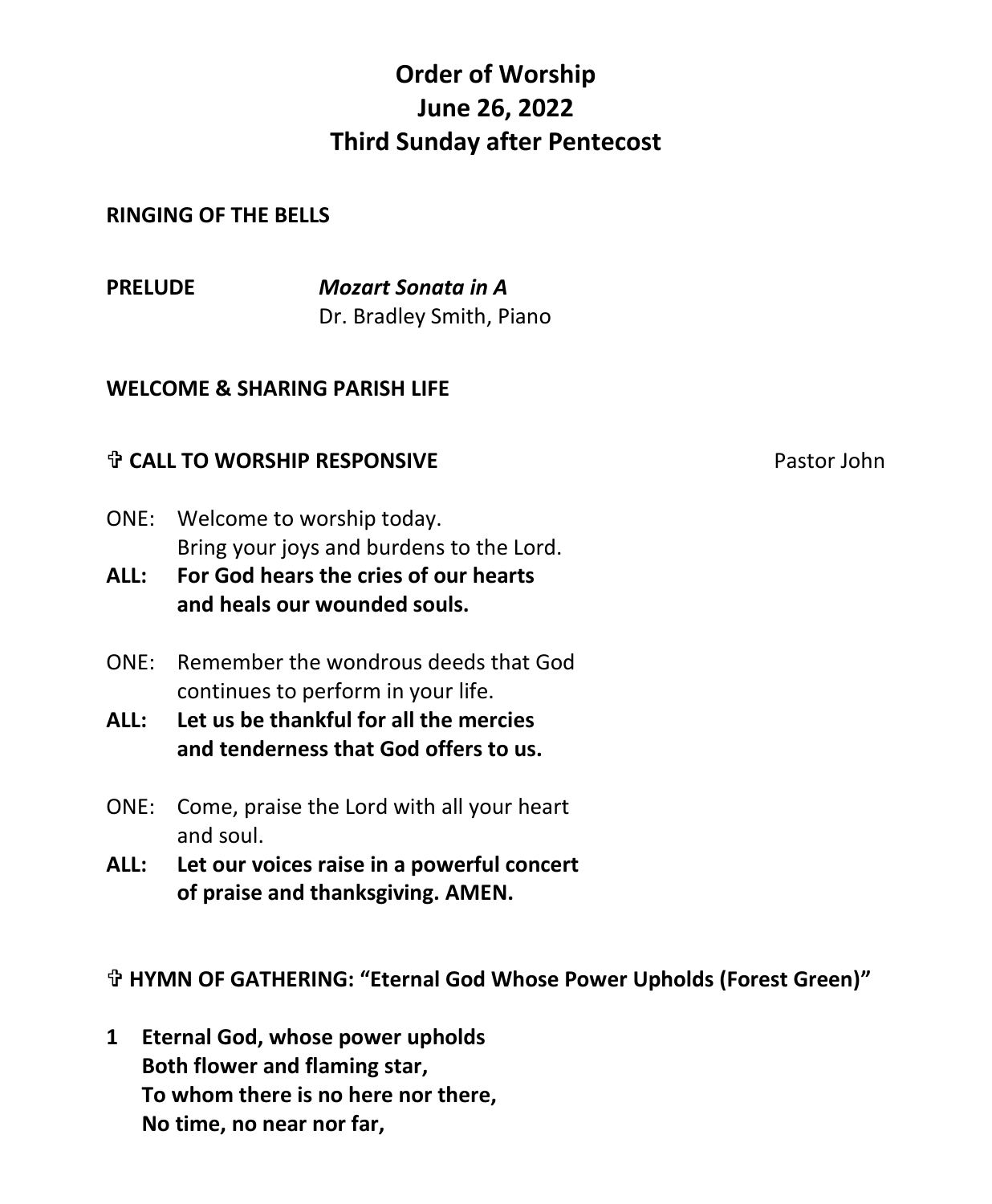**No alien race, no foreign shore, No child unsought, unknown: O send us forth, Thy prophets true, To make all lands Thine own!**

- **2 O God of love, whose Spirit wakes In every human breast, Whom love, and love alone, can know, In whom all hearts find rest: Help us to spread Thy gracious reign Till greed and hate shall cease, And kindness dwell in human hearts, And all the earth find peace!**
- **3 O God of truth, whom science seeks And reverent souls adore, Who lightest every earnest mind Of every clime and shore: Dispel the gloom of error's night, Of ignorance and fear, Until true wisdom from above Shall make life's pathway clear!**
- **4 O God of beauty, oft revealed In dreams of human art, In speech that flows to melody, In holiness of heart: Teach us to turn from sinfulness That shuts our hearts to Thee, Till all shall know the loveliness Of lives made fair and free!**
- **5 O God of righteousness and grace, Seen in the Christ, Thy Son, Whose life and death reveal Thy face, By whom Thy will was done: Inspire Thy heralds of good news**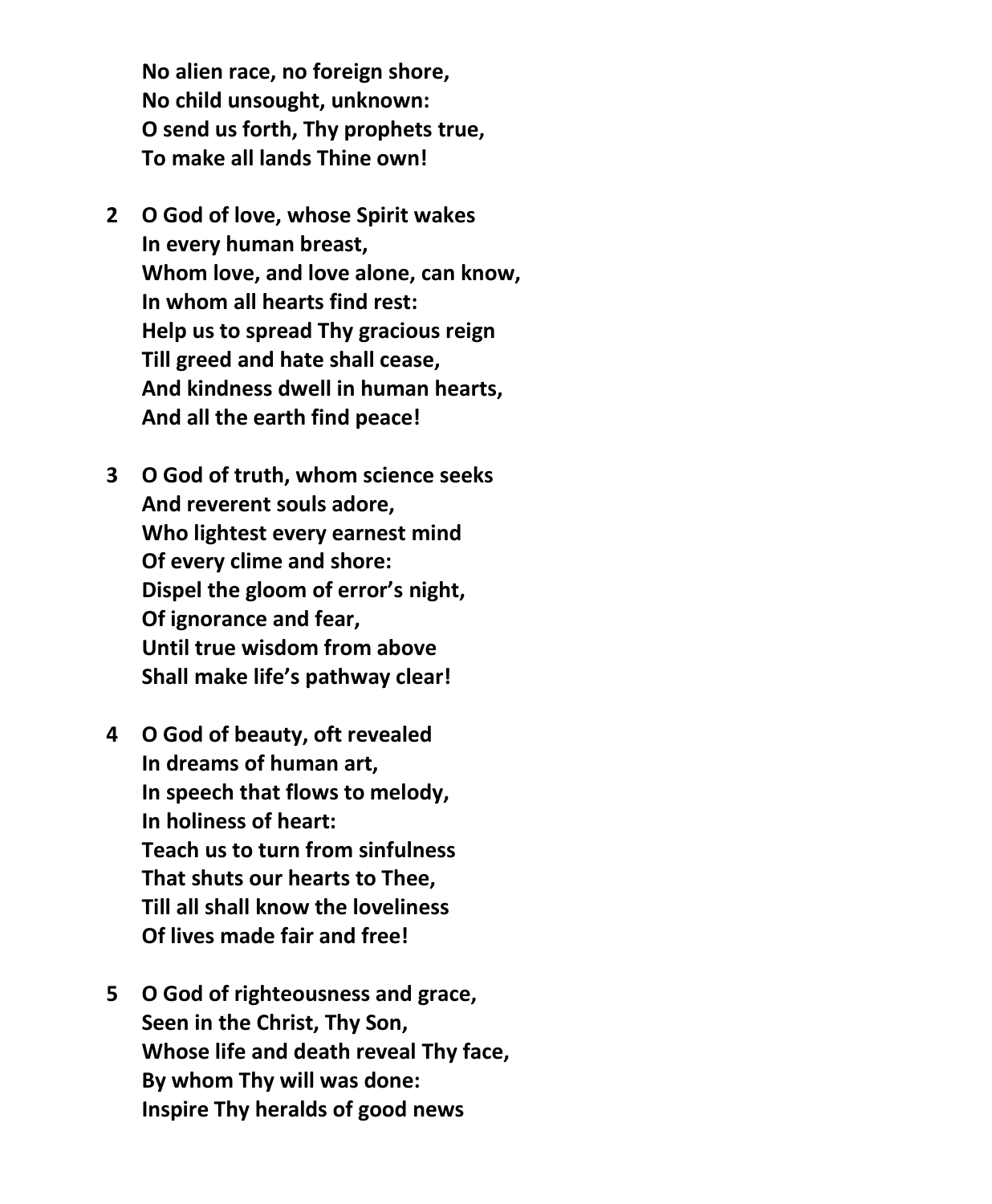**To live Thy life divine, Till Christ has formed in all humankind And every land is Thine!**

#### **PRAYER OF INVOCATION PRAYER OF INVOCATION**

Holy One, we come before you today: full of hope, full of desire, full of promise. Help us take up the mantle of faith you have laid before us, that we may use our own gifts of the Spirit to face the challenges before us. Help us face the turmoil within and around us, that we may face the future unafraid. Show us your way, your truth, and your life. Amen.

#### **PRAYER OF CONFESSION - UNISON**

**Gracious Lord, you have blessed us with freedom freedom to follow or to turn away; freedom to love or to hate; freedom to heal or to hurt. You ask only that we follow your ways, loving our neighbors as ourselves. In the midst of our turbulent lives, help us find teachers to show us the gifts you set within us. And help us claim these gifts today. Amen.**

*Silent Prayers may be offered (let us observe 30 seconds of silence to breathe and reflect)*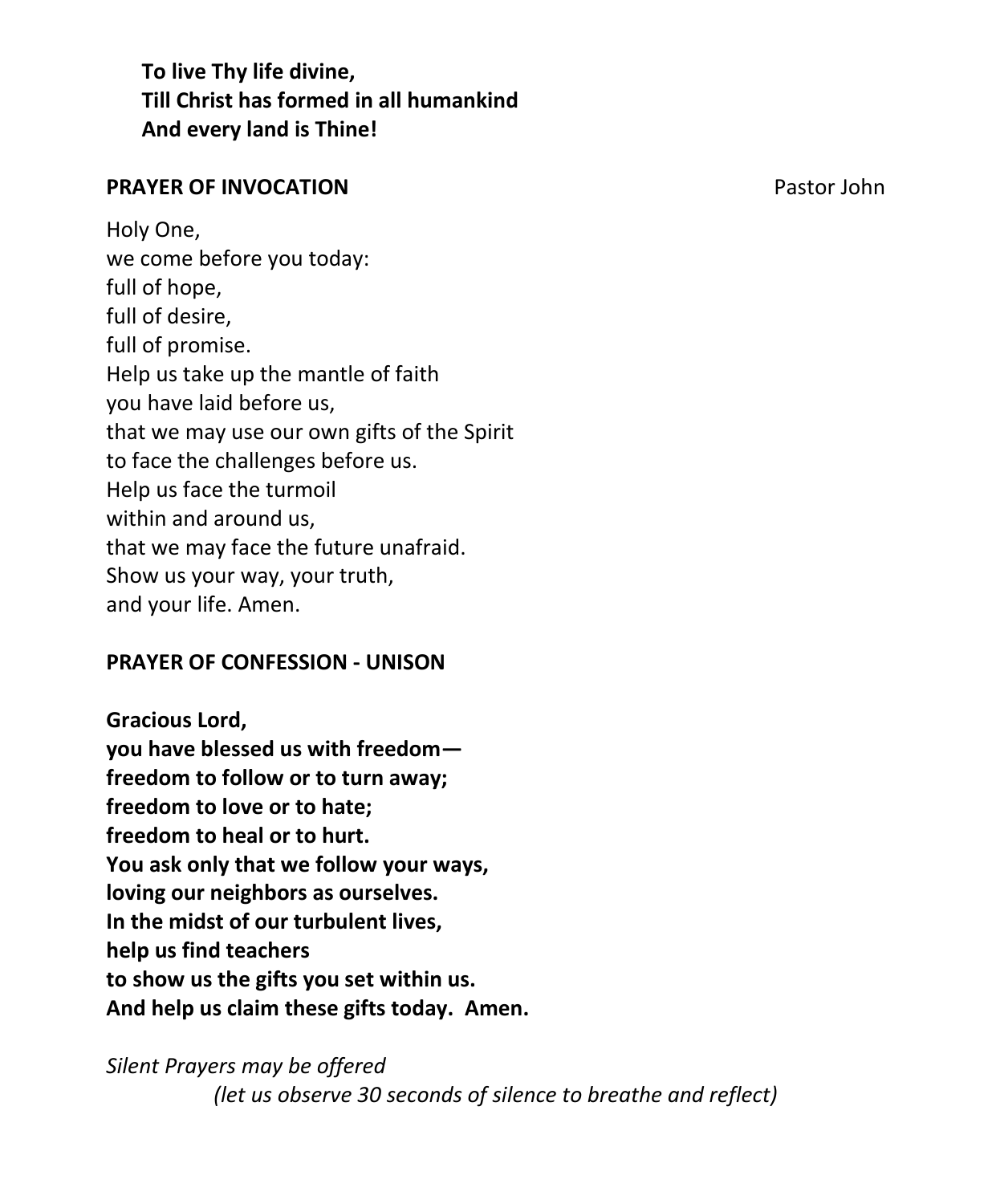#### **ASSURANCE OF GOD'S FORGIVENESS AND GRACE** Pastor John

### Although following Jesus is difficult, you can be assured that God is always with you, bringing you encouragement, strength, and peace. Know that you are loved and forgiven. Trust that you are treasured, now and always. Amen. Rise up and follow the one who offers his life for you. AMEN.

#### **THE LORD'S PRAYER**

*Please say in the way most familiar to you.*

**Our Father who art in heaven, hallowed be thy name. Thy kingdom come, thy will be done, on earth as it is in heaven. Give us this day our daily bread, and forgive us our debts** [sins/trespasses]**, as we forgive our debtors** [those who sin/trespass against us]. **And lead us not into temptation, but deliver us from evil; for thine is the kingdom, and the power, and the glory forever. AMEN.**

#### **The PASSING OF THE PEACE** Pastor John

Disciples have said to their teachers, "I will follow you wherever you go." May the peace of Christ follow you wherever you go: at home, at work, and in the world. Let us turn to one another and offer signs of Christ's peace in our lives.

### **SONG OF PRAISE # 35 Gloria Patri**

**Glory be to the Father, and to the Son, and to the Holy Ghost; as it was in the beginning, is now, and ever shall be, world without end. Amen.** 

**SPECIAL MUSIC Juliette Friedman**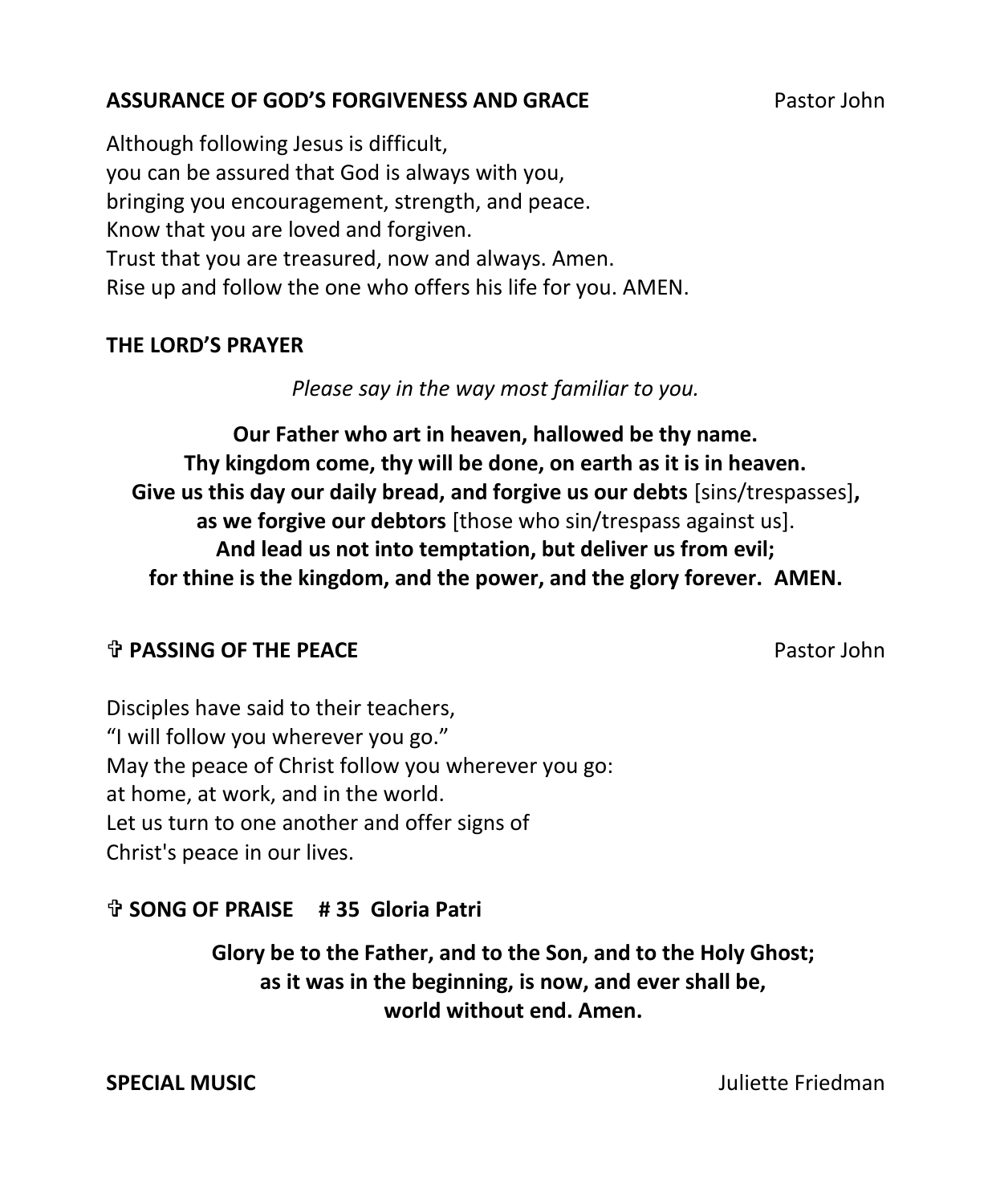#### **SCRIPTURE READING – 2 Kings 2:2-14** Pastor John

2 Now when the Lord was about to take Elijah up to heaven by a whirlwind, Elijah and Elisha were on their way from Gilgal. 2 Elijah said to Elisha, "Stay here, for the Lord has sent me as far as Bethel." But Elisha said, "As the Lord lives and as you yourself live, I will not leave you." So they went down to Bethel. 3 The company of prophets who were in Bethel came out to Elisha and said to him, "Do you know that today the Lord will take your master away from you?" And he said, "Yes, I know; keep silent."

4 Elijah said to him, "Elisha, stay here, for the Lord has sent me to Jericho." But he said, "As the Lord lives and as you yourself live, I will not leave you." So they came to Jericho. 5 The company of prophets who were at Jericho drew near to Elisha and said to him, "Do you know that today the Lord will take your master away from you?" And he answered, "Yes, I know; keep silent."

6 Then Elijah said to him, "Stay here, for the Lord has sent me to the Jordan." But he said, "As the Lord lives and as you yourself live, I will not leave you." So the two of them went on. 7 Fifty men of the company of prophets also went and stood at some distance from them, as they both were standing by the Jordan. 8 Then Elijah took his mantle and rolled it up and struck the water; the water was parted to the one side and to the other, and the two of them crossed on dry ground.

9 When they had crossed, Elijah said to Elisha, "Tell me what I may do for you before I am taken from you." Elisha said, "Please let me inherit a double share of your spirit." 10 He responded, "You have asked a hard thing, yet if you see me as I am being taken from you, it will be granted you; if not, it will not." 11 As they continued walking and talking, a chariot of fire and horses of fire separated the two of them, and Elijah ascended in a whirlwind into heaven. 12 Elisha kept watching and crying out, "Father, father! The chariots of Israel and its horsemen!" But when he could no longer see him, he grasped his own clothes and tore them in two pieces.

13He picked up the mantle of Elijah that had fallen from him and went back and stood on the bank of the Jordan. 14 He took the mantle of Elijah that had fallen from him and struck the water. He said, "Where is the Lord, the God of Elijah?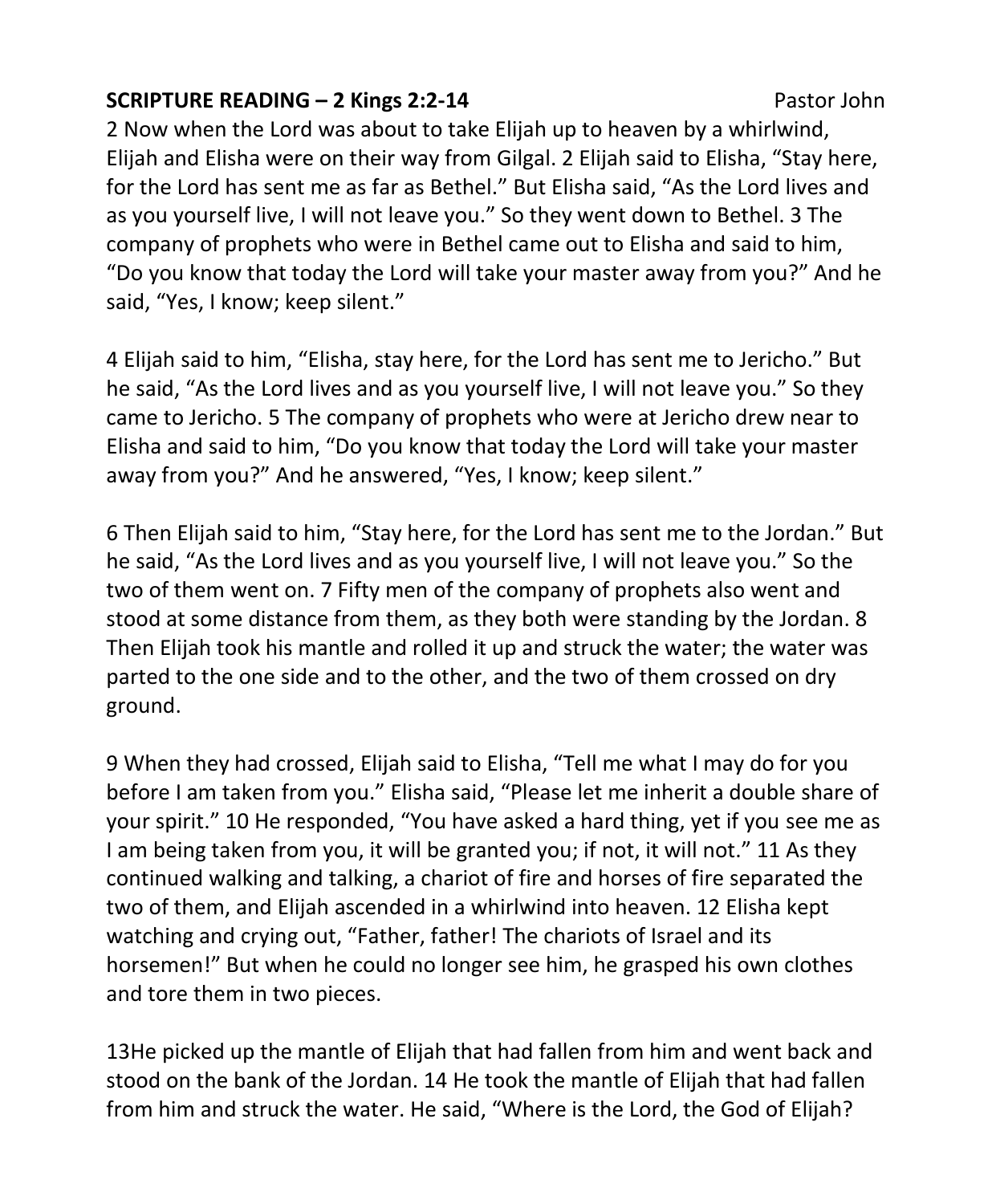Where is he?" He struck the water again, and the water was parted to the one side and to the other, and Elisha crossed over.

| <b>SERMON</b>  |                                                                                                                                          | "Make Ours a Double"                                                                      | Pastor John |
|----------------|------------------------------------------------------------------------------------------------------------------------------------------|-------------------------------------------------------------------------------------------|-------------|
|                |                                                                                                                                          | <b>RESPONSE IN SONG</b> "Take Up Your Cross, the Savior Said"                             |             |
| 1              | Take up your cross, the Savior said,<br>If you would my disciple be;<br>Deny yourself, the world forsake,<br>And humbly follow after me. |                                                                                           |             |
| $\overline{2}$ | Let not disgrace your spirit fill!<br>For God himself endured to die<br>Upon a cross, on Calvary's hill.                                 | Take up your cross, be not ashamed!                                                       |             |
| 3              | 'Twill guide you to a better home<br>And lead to vict'ry o'er the grave.                                                                 | Take up your cross, which gives you strength,<br>Which makes your trembling spirit brave: |             |

4 Take up your cross, and follow Christ, Nor think till death to lay it down; For only they who bear the cross May hope to wear the glorious crown.

#### **PASTORAL PRAYER & PRAYERS OF THE CHURCH PASTORAL PRAYERS OF THE CHURCH**

**INVITATION TO GIVE**

#### **OFFERTORY MUSIC**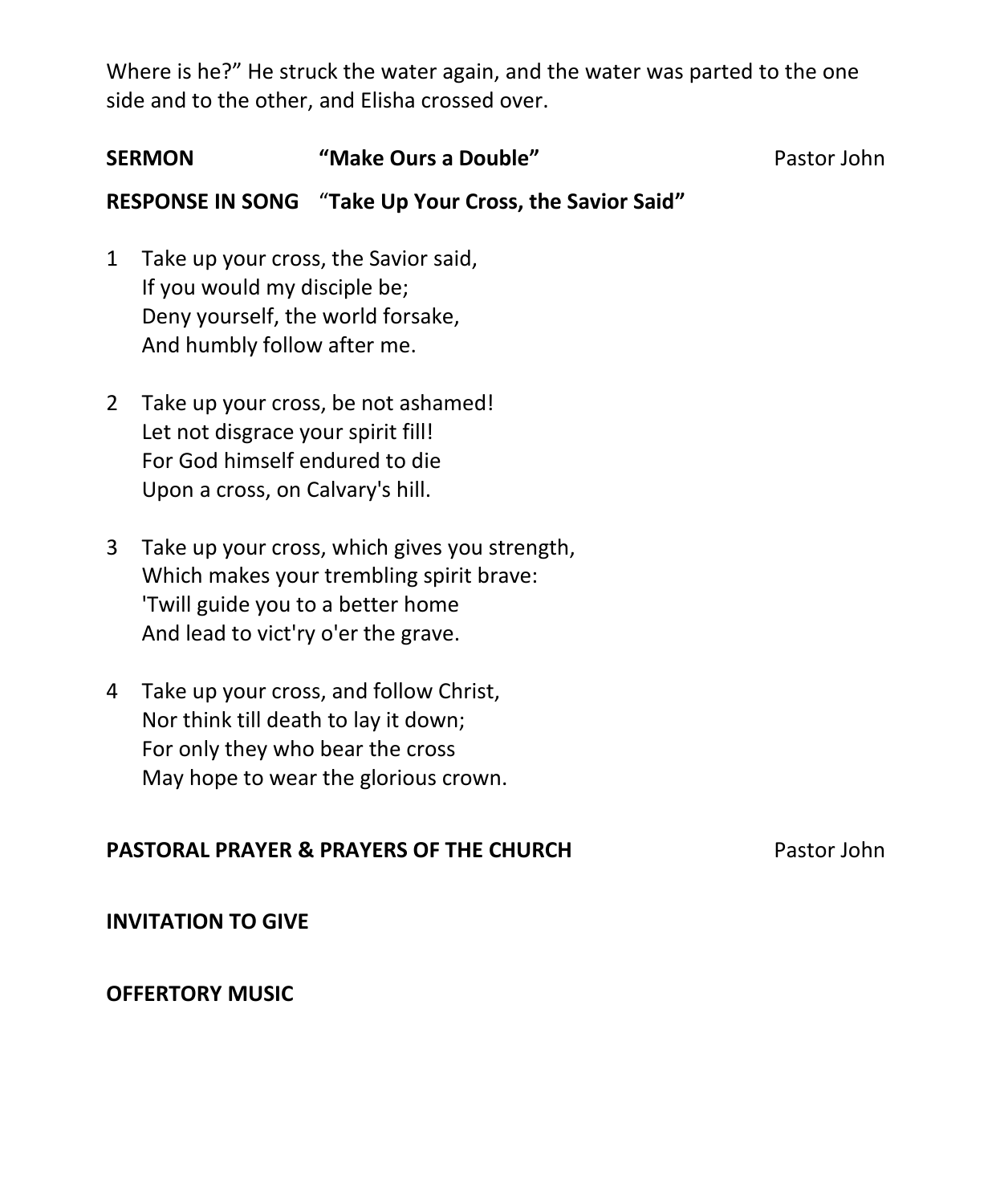#### **DOXOLOGY # 46 Praise God from Whom All Blessings Flow**

**Praise God from whom all blessings flow; praise him, all creatures here below; praise him above, ye heavenly host: Praise Father, Son, and Holy Ghost. AMEN.**

#### **PRAYER OF DEDICATION - Unison**

**Receive our humble offerings, O Lord, for your work in the world. Bless those who give, those who send, and those who will receive these gifts. May our offering sow seeds of hope and bear the fruit of love wherever they are sown.**

#### **HYMN OF SENDING** – **I Have Decided to Follow Jesus - #344**

#### **BENEDICTION** Pastor John

You have been healed and restored in Christ Jesus. May the transforming love of God work in your lives, today and always. Go forth into the world with peace, love, and joy. Follow Christ wherever he leads you. Fulfill the promise found in the fruit of the Spirit. Amen

 **POSTLUDE** *Fanfare by J.N. Lemmons Dr. Bradley Smith, Organ*